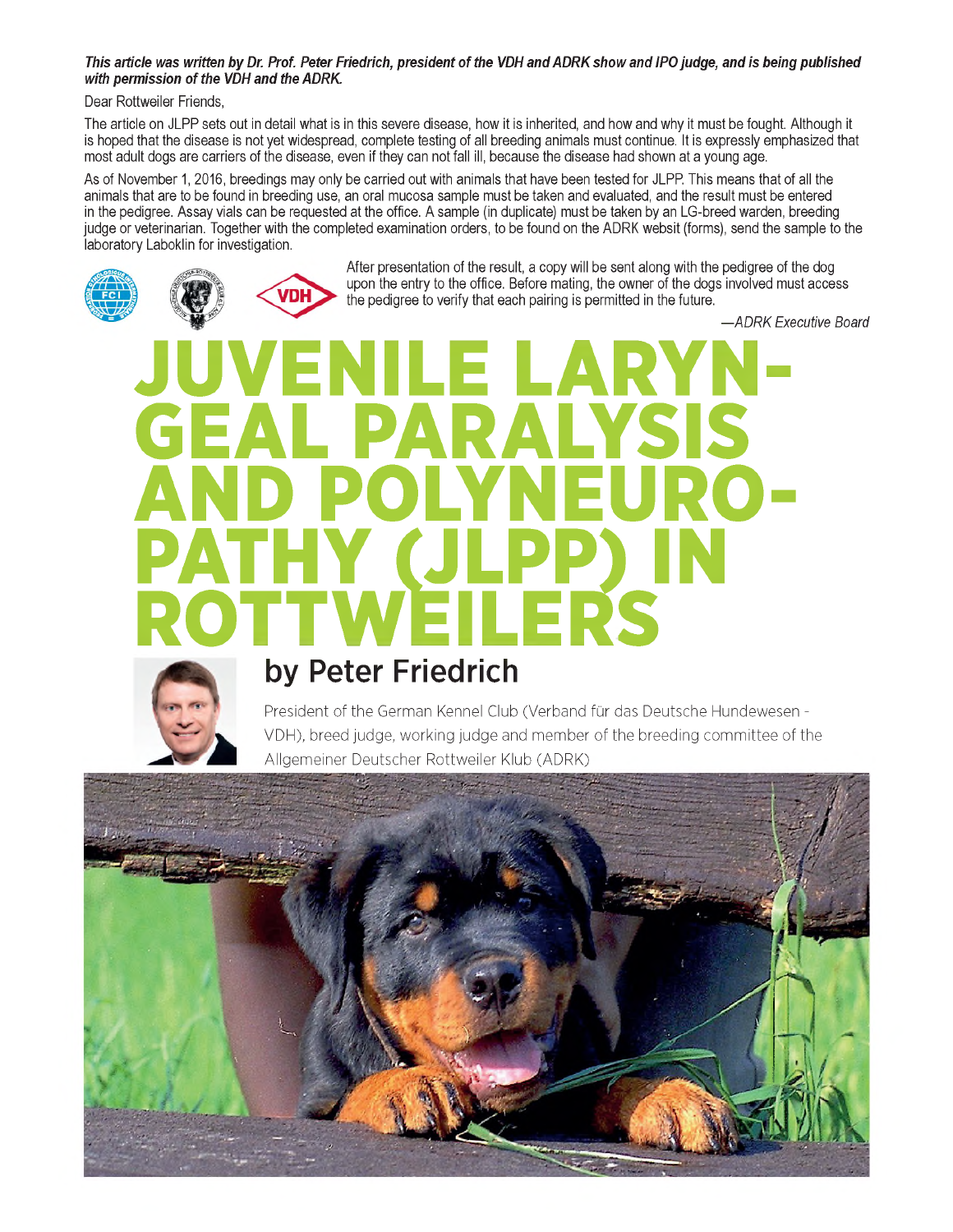#### **1. WHAT IS JLPP?**

The symptoms of Juvenile Laryngeal Paralysis and Polyneuropathy (JLPP) have become apparent in Rottweilers in recent years. I would like to begin with an outline of the Symptoms that are characteristic for this disorder and its typical progression. I will start by explaining where the term itself comes from. Neuropathy is a Word used to describe a severe disorder of the nervous system. The prefix "poly" indicates that neuropathies can affect many different parts of the body at the same time. In a healthy body, nerve structures control muscles and perform a range of complex additional functions. In its fully expressed form, polyneuropathy causes control over the muscles to be lost to an ever-greater degree until it is ultimately lost entirely. Pronounced symptoms of paralysis of the larynx and the surrounding tissue comprise the second component of JLPP. The onset of the disease is typically marked by breathing problems in affected dogs, especially during physical exertion or when they are excited. Dogs may cough when eating or drinking, and the sound of their bark often changes. This is followed, somewhat later, by a loss of coordination in the hind limbs and subsequently also the forelimbs. These symptoms worsen until the dog is unable to move. The disorder typically appears either shortly after weaning age or in somewhat older juvenile dogs. The risk of misdiagnosis cannot always be eliminated.

The disease causes immense distress to affected dogs. It is inevitably terminal; no eure exists. We can consider ourselves lucky, that its appearance can be avoided with absolute certainty. This situation represents the best possible scenario for everybody seeking a Rottweiler puppy.

#### **2. WHAT IS THE GENETIC BASIS FOR THE CONDITION?**

Juvenile Laryngeal Paralysis and Polyneuropathy (JLPP) in Rottweilers is a hereditary disease. Its mode of inheritance is monogenic autosomal recessive. It is caused, in other words, by a mutation in a single genetic locus which is not located on the chromosomes deciding a dog's sex (so not on the X or Y chromosomes). The concept of recessiveness relates to the natural laws which determine whether genes trigger disease symptoms or not. In order to understand how this works, we need to remember that every inherited trait we see in a dog that is controlled by a single gene goes back to two alleles. These are alternative forms of the same gene, one passed down from the dog's father and one from its mother. In the illustrations below, I will show how the genes behind monogenic autosomal recessive disorders are inherited and expressed. Many other modes of genetic inheritance following entirely different principles also exist, but need not be explored here; as the focus of this article is on JLPP, aspects of genetics not relevant to its transmission can be ignored here. The following genetic constellations can occur in any dog, regardless of its sex.



Type A individual = homozygous unaffected genotype: the dog's *genetic make-up is homozygous unaffected ("completely clear"). Neither allele has the unfavourable mutation. In layman's terms:* the dog has two good alleles. This dog will never develop JLPP. The more dogs in the population which are like this, the better.



*Type B individual* = *carrier: the dog's genetic make-up is heterozygous. One allele is free from the unwanted mutation, and one allele has it. In other words: the dog has one good and one bad* allele. This dog is a carrier of the disorder, but it will never deve*lop JLPP. This is where the recessive heredity of the disease proves fortunate: only dogs with two mutant alleles can develop the disease.* Dogs with only one "bad allele" are spared this outcome. In the context of a well-considered breeding program, gradually *reducing the incidence of this gene constellation over generations is desirable. However, its presence is not of concern as long as an* adequate number of homozygous unaffected dogs are available *in the breeding pool.* 



*Type C individual* = *homozygous affected genotype: the dog's g en etic m a k e-u p is h om ozy g ou s a ffected . B oth alleles carry the unfavourable mutation. This dog, in other words, has two bad alleles. This dog will develop JLPP. It is abso lu tely im perative that breeding programs ensure this gene constellation cannot arise.* 

The importance and relevance of genetic information for breeders becomes evident when we look at what happens when individuals with different genetic characteristics are mated. We can begin our exploration of this by remembering that Type C individuals with homozygous affected alleles never enter the breeding pool because they die at a young age.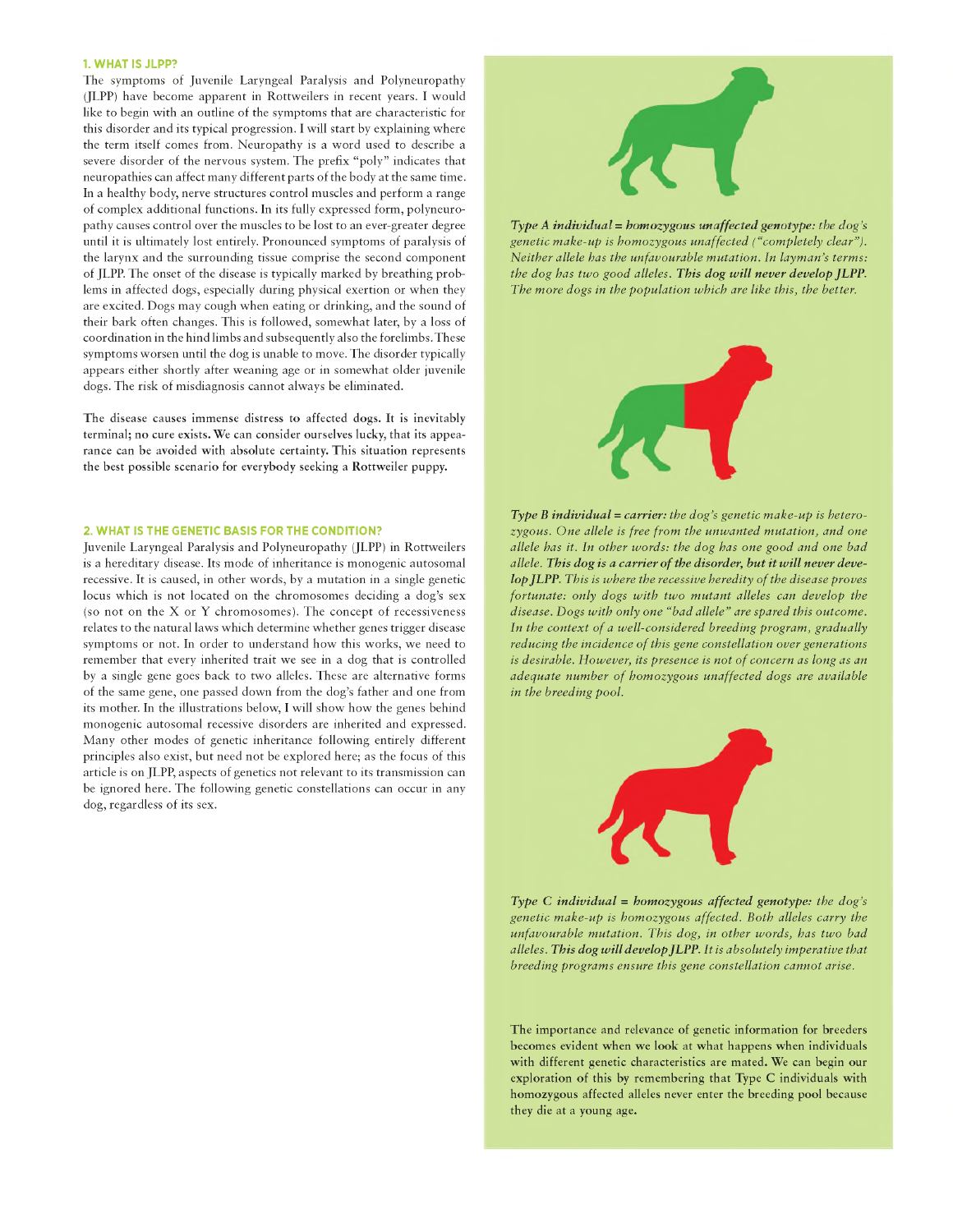### **Pairing example 1**

homozygous normal X homozygous normal

When two homozygous unaffected ("completely clear") animals are bred, the situation is crystal clear: none of their offspring can develop JLPP. Each son and daughter will also be homozygous normal.



#### **Pairing example 2** homozygous unaffectedt Xt heterozygous

Pairings between homozygous unaffected ("completely clear") animals and heterozygous "carrier" animals also lead to offspring which are not susceptible to JLPP. If such pairings are frequently repeated, half of the offspring will typically be homozygous unaffected ("completely clear" ) and the other half will be heterozygous (carriers).



#### **Pairing example 3** heterozygous X heterozygous

Mating two heterozygous animals (carriers) must be avoided at all costs. It can lead to offspring which develop JLPP. In large samples, it can be expected that 25 percent of the offspring resulting from such pairings will develop the disease, 50 percent will be carriers and 25 percent will be homozygous unaffected ("completely clear") dogs.